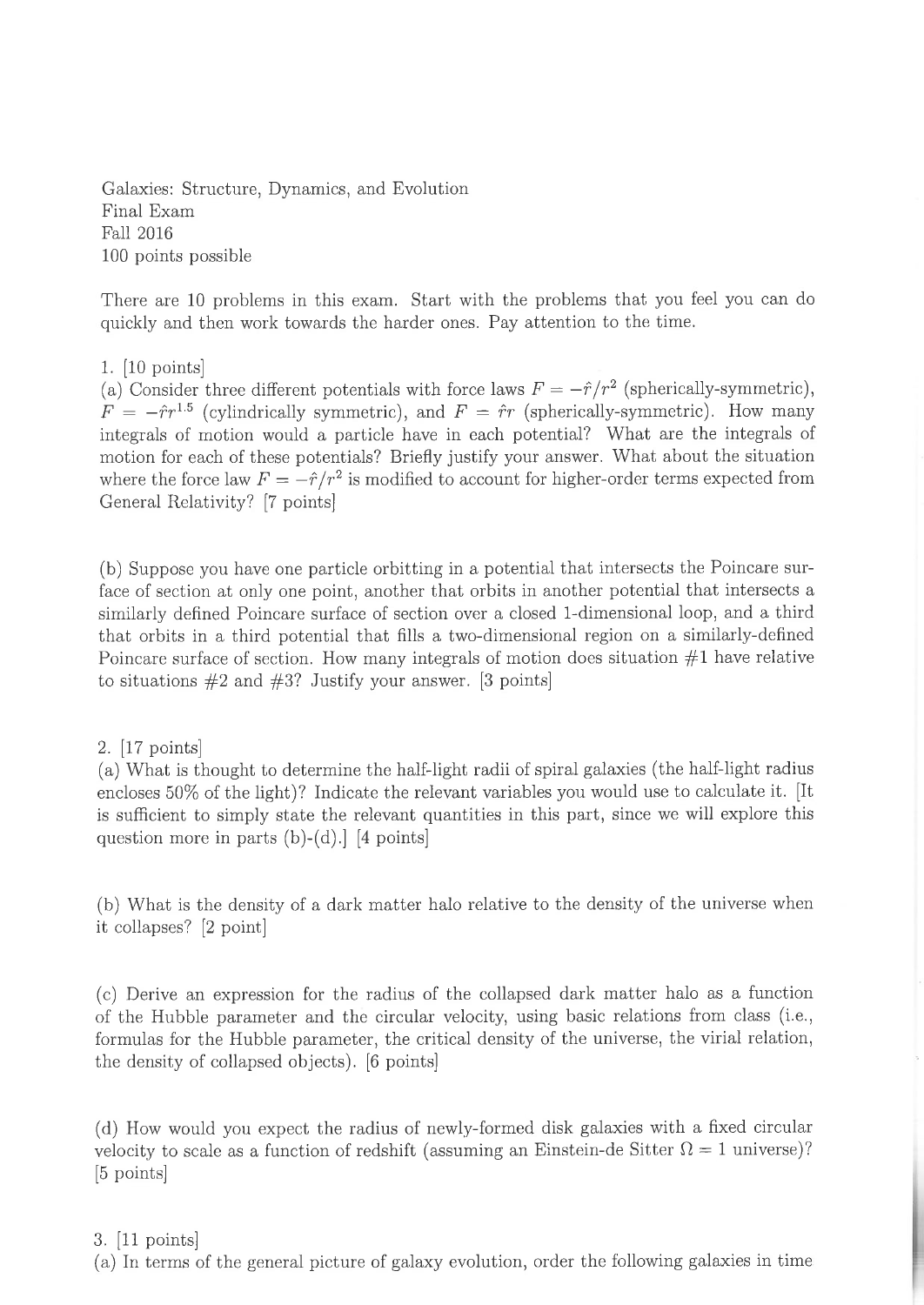sequence from first to last in time: an elliptical galaxy with disky isophotes, an elliptical galaxy with boxy isophotes, and a disk galaxy, Explain your rationale briefly. [3 points].

(b) Let us define your answer to the above question as stage L, 2, and 3. What occurs to prompt the transition from stage 1 to stage 2? What occurs to prompt the transition from stage 2 to stage 3? Be as specific as you can in naming the mechanisms that drive these transitions. [3 points].

(c) For which of these three stages of galaxy evolution, are the galaxies thought to be rotationally supported? Explain clearly the general sense of the trend you see. What general physical principles likely drive it? [2 points]

(d) For which of these three stages of galaxy evolution, wiil galaxies show a clear core at the center of the surface brightness profile? What is thought to be the physical cause of this core? [To receive full credit for this question, you should briefly explain the series of physical phenomena that occur to lead to this observational reality  $(\sim]3-4$  sentences in total).  $[3 \text{ points}]$ 

## 4. [12 points]

Consider 3 halos with total masses of  $10^{10}$   $M_{\odot}$ ,  $10^{12}$   $M_{\odot}$ , and  $10^{14}$   $M_{\odot}$ , respectively. (a) What sort of galaxy will likely be at the center of these halos and what will their sersic indices be? Justify your answer. [While there is some latitude in the acceptable answers to this problem, you are expected to have a sense of the approximate trends.] [4 points]

(b) What is a subhalo? For all 3 mass halos described above, describe the approximate mix of galaxies you might to find in the subhalos (if at all)? How would you expect the galaxies in these subhalos to change over time as they reside in the halo of another halo? Justify your answer briefly. [4 points]

(c) For all 3 mass halos described above, what fraction of the total luminosity will be produced by the galaxy at the center of the halo relative to the galaxies in the subhalos? To receive full credit, justify your answer in terms of the various physical processes you learned in class [4 points]

### 5. [8 points]

What is the Tully-Fisher relationship? Would you expect exactly the same relationship to apply for spirai galaxies forming at earlier times (based on principles you learned in class)? Which factors might cause the relationship to evolve? [Hint: you may try to derive this relationship in a similar way to the way it was done in class, and then think if anything would be different at earlier times.] For full credit, indicate at least two factors which might cause the relation to evolve and provide an analytical estimate for the impact of each.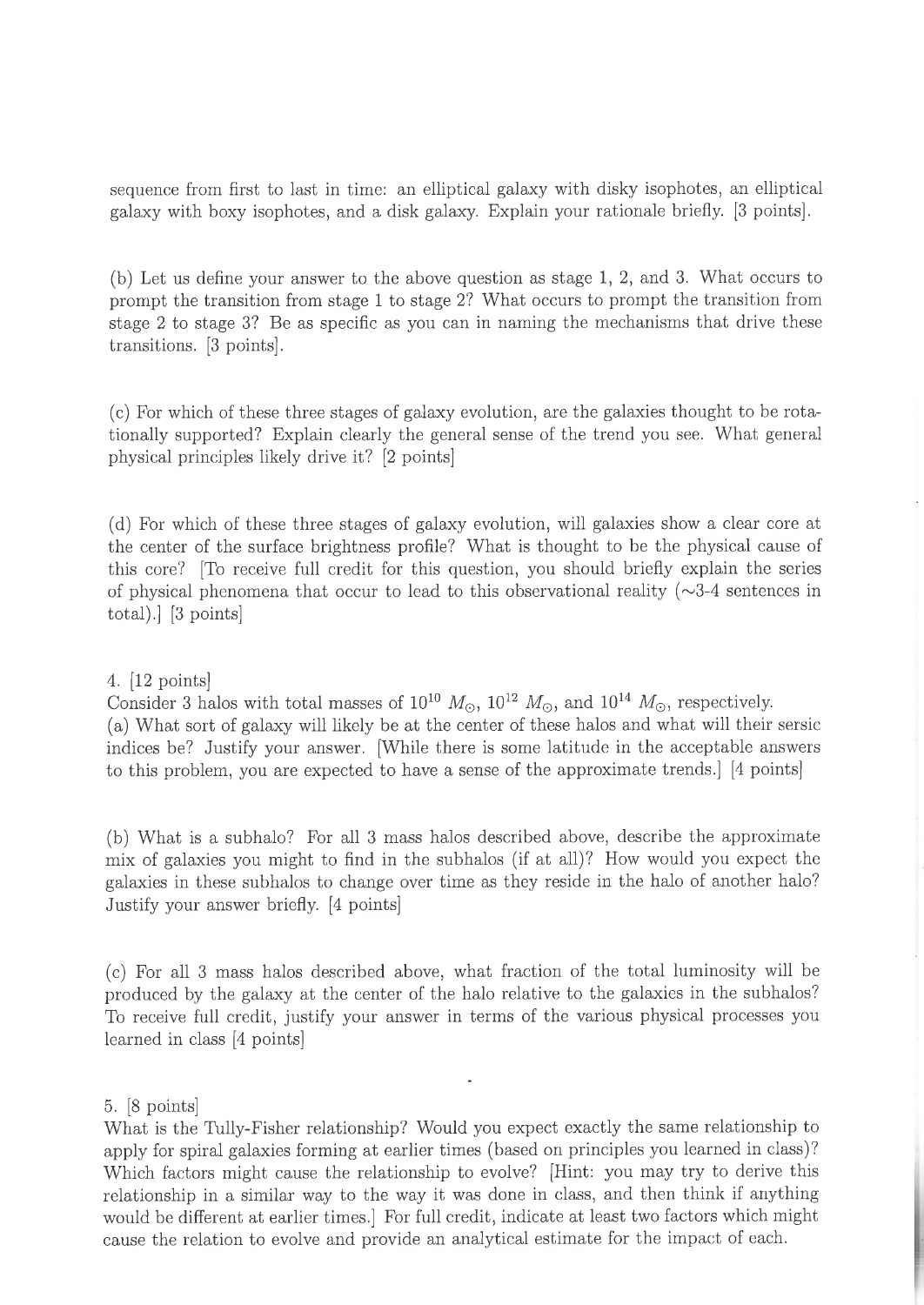6. [8 points]

(a) Explain briefly what is meant by collisional relaxation and dynamical friction, Both are physical effects and can impact the orbit of a particle. [a points]

(b) How do the time scales associated with these mechanisms depend on the mass, velocity, and density of the test particles within a galaxy? If so, indicate quantitatively how, Specify the regime(s) is one mechanism dominant over the other mechanism. [4 points]

7.  $|11 \text{ points}|$ 

Suppose you have a spherically-symmetric system and the density depends on radius as  $1/r^{2.5}$ .

(a) Derive the gravitational potential. [You can adopt your own normalization.] [2 points]

(b) How does the azimuthal frequency depend on the radius of the circular orbit? [3 points]

(c) For a particle on a circular orbit around that galaxy, what is the relationship between the frequency of radial oscillations (sometimes called epicyclic oscillations in class) and the azimuthal frequency (sometimes called orbital frequency in class)? For full credit, do not just use a formula you may have memorízed, but derive the result assuming conservation of energy and angular momentum. [6 points]

## 8. [6 points]

(a) What equations does one need to solve to find an equilibrium solution to a selfgravitating system? Write down the mathematical expressions for full credit. [3 points]

(b) What is Jean's theorem and how does it help find a solution to the above equations? What is the only non-trivial equation one needs to solve? [3 points]

9. [6 points]

(a) How does the density of dark matter halos vary as a function of radius? What is the approximate relation as a power of radius at small radii and large radii? [3 points]

(b) Recognizing that spherical collapse model is oversimplified and a final collapsed halo is made up of components which collapsed at earlier times, can you think of a reason there might be such large differences in the density of a halo as a function of radius? [3 points]

## 10. [11 points]

The purpose of this problem will be to think about how star formation rate density in the universe might evolve with cosmic time (or redshift), Here is one such estimate: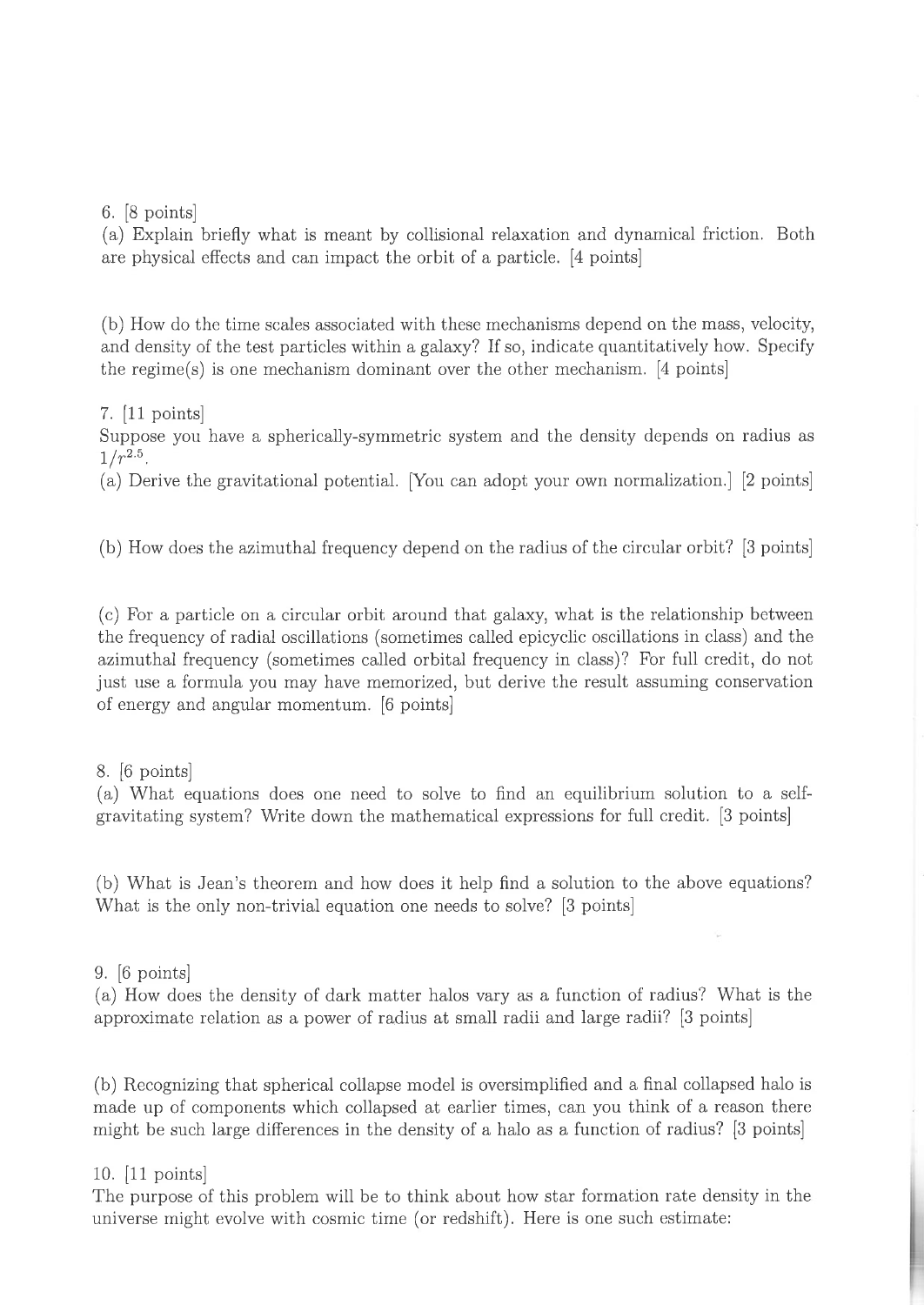

(a) We will estimate the evolution of the star formation rate density from  $z \sim 10$  to  $z \sim 3$ by considering how the star formation rate evolves for a representative individual galaxy. To answer this, let's consider first how the dark matter halo in an individual galaxy grows. One way of doing this is through "abundance matching," i.e. , by realizing that the rank order in mass of collapsed dark matter halos will remain relatively constant with cosmic time, As such, by ordering galaxies in terms of mass and following the evolution of a galaxy of some fixed number density, one can follow the evoiution of an individual galaxy. Looking at the plot of the halo mass function on the next page, how much does the dark matter halo mass in a galaxy grow from  $z \sim 10$  to  $z \sim 3$ ? If one assumes a 100% cooling of the baryons, how much does the baryon mass in a galaxy grow from  $z \sim 10$  to  $z \sim 3$ ? [2 points]

(b) Besides abundance matching, specify the other method discussed in class for connecting galaxies at different points in cosmic time to map their evolution and describe how it works. [2 points]

(c) Now assume that a certain fraction of the cold gas is converted to stars in a dynamical time (or free-fall time "time for an object to collapse under gravity assuming no angular momentum"). How does the star formation rate in a representative galaxy evolve from  $z \sim 10$  to  $z \sim 3$ ? How does this compare with the above plot? [2 points]

(c) Motivate two physical processes that could cause the rate of star formation per comoving volume to begin decreasing at late times? [2 points]

(d) If we only considered the cosmic star formation rate density in galaxies which live at the centers of halo with masses of  $10^{12} M_{\odot}$ ,  $10^{13} M_{\odot}$ ,  $10^{14} M_{\odot}$ , what would each of these plots look like? [Again take advantage of the mass function figure shown on these pages to make these estimates,] If differences are present, estimate their approximate magnitude. [3 points]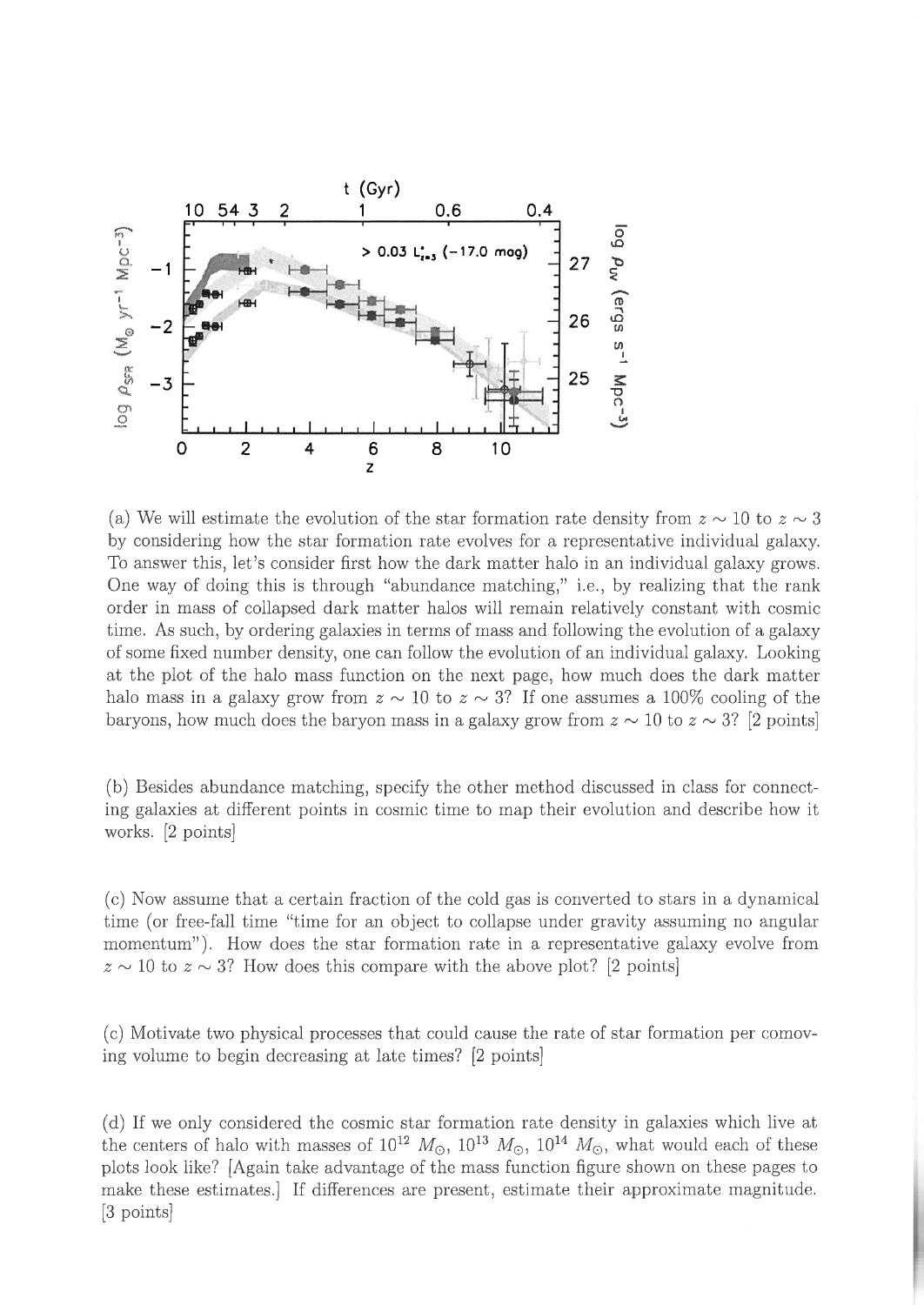